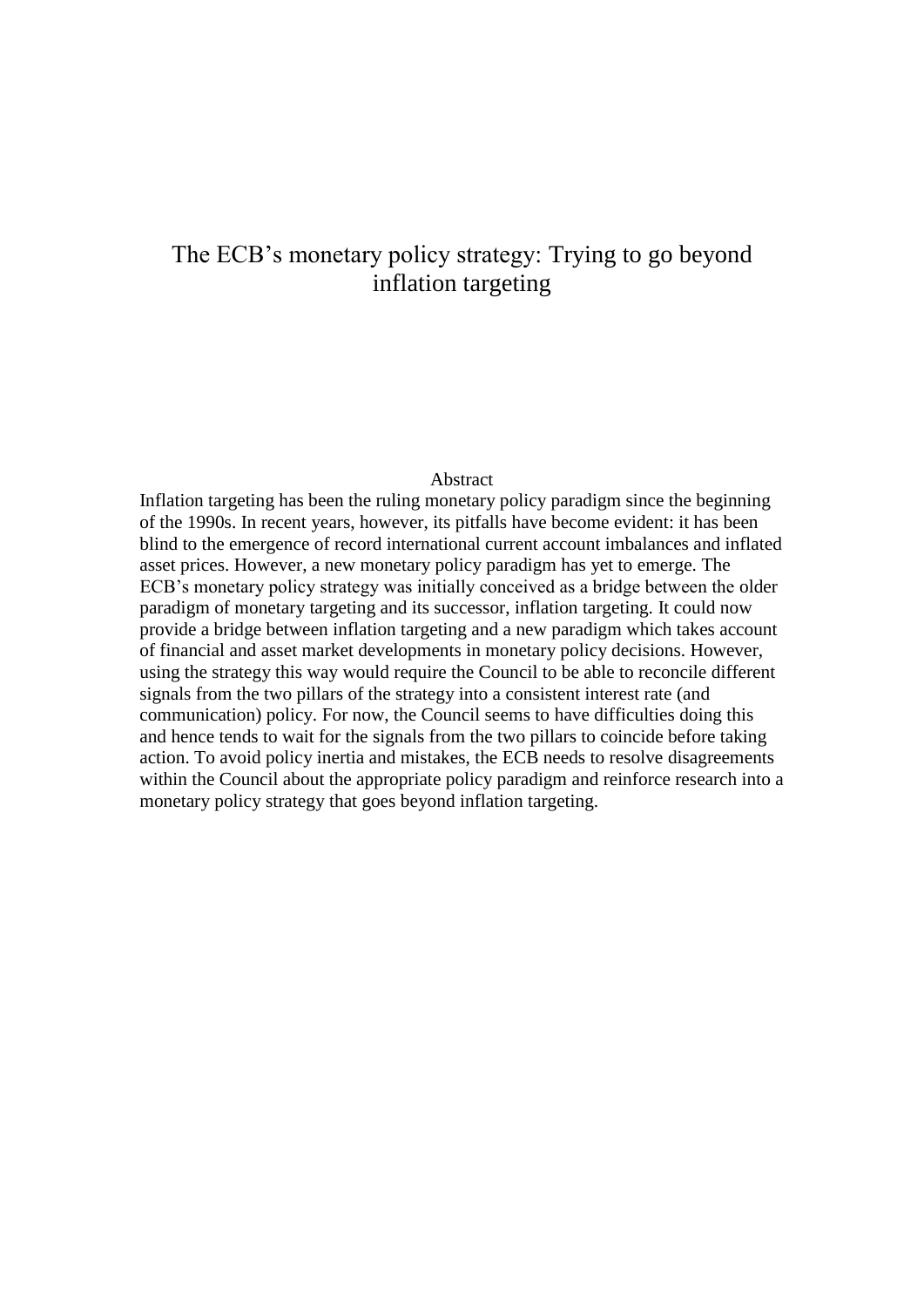### **Paradigm changes**

1

According to Imre Lakatos (1922-1974), a philosopher of mathematics and science, scientific knowledge does not grow by chance discoveries but is the result of competing "research programmes". A "degenerating" programme is a theory increasingly out of synch with facts while a "progressive" programme is a theory supported by new empirical evidence. Initially, researchers may still defend degenerating programmes (e.g., by adjusting old theory to better cope with new facts), but as this defence becomes ever more difficult, they shift sides and join the progressive programme. 1

Now apply this to the recent evolution of monetary policy paradigms. Monetarist theories developed in the 1960s and early 1970s predicted the rise of inflation during the 1970s as a result of rampant money growth and then became the "progressive programme" (and preferred approach of central bankers) well into the 1980s. In the course of the 1980s, however, financial innovation undermined the predictive power of monetarist theory, turning it into a "degenerating programme". A competing theory—inflation targeting—seemed more successful as the output gap was found to be a superior predictor of near-term inflation.<sup>2</sup> Academic economists began to switch sides, and central bankers soon followed. By the mid-1990s, no hopeful young academic could advance his career by defending monetarist theory, and central bankers still professing allegiance to this theory tended to be ridiculed.

Over the years, inflation targeting proved a highly successful strategy especially for central banks in inflation-prone environments to anchor inflation expectations at levels consistent with price stability. More recently, however, new facts have begun to challenge the paradigm of inflation targeting. The theory's prediction of price stability

<sup>&</sup>lt;sup>1</sup> See, for instance, Mark Blaugh, The methodology of economics, Cambridge University Press 1988 for a short introduction to Lakatos' theory.

 $2^2$  Generally speaking, inflation targeting describes an approach to monetary policy where the central bank adopts an inflation target and produces regular inflation forecasts typically with a two year horizon under the assumption of unchanged interest rates. The need for a rate change arises, when the forecasted inflation deviates from the inflation target. To arrive at the forecasts, the central bank in theory uses all available information. In practice, however, and reflecting the predominance of the socalled New-Keynesian economic model in recent economic thinking, inflation-targeting central banks have tended to rely primarily on Phillips curves to assess the outlook for inflation. As a result, estimates and projections of the output gap have played a prominent role in the interest rate decisions of inflation targeting central banks.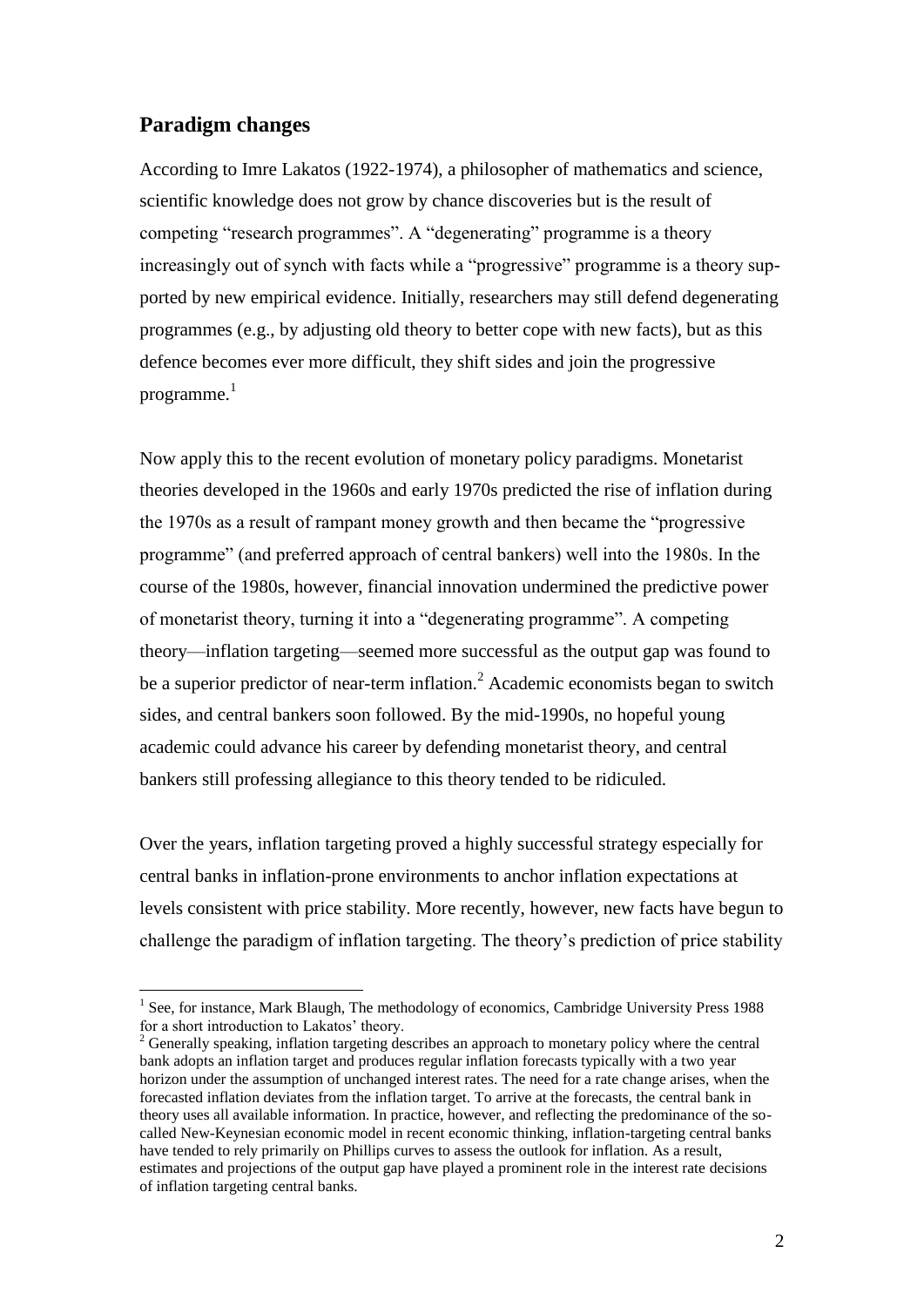as a result of an interest rate policy aimed mainly at minimising an output gap predicted on a 1-2 year horizon has come under pressure from several sides. Two problems stand out: First, the role of the output gap in the practical implementation of inflation targeting has become problematic. For one thing, it has become apparent that output gap measurement and forecasting is highly uncertain. For another, it has been questioned whether the output gap is indeed a good predictor of inflation in the longer run. Second, inflation targeting has been blind to the emergence of huge international current account imbalances and unusually high asset valuation that pose series risks to price (and financial) stability in the future.

#### **Pitfalls of inflation targeting: The role of the output gap**

The output gap is regarded as a key predictor for future inflation in the New-Keynesian Model, the current workhorse for many economists and central bankers. Hence, it has played an eminent role in the implementation of inflation targeting by the main central banks. However, the output gap is an unobservable variable. It is calculated as the difference between actual and potential GDP, with the latter estimated from a production function or through time series techniques. Real time estimates of the output gap are subject to high uncertainty due to large error margins in real time potential GDP estimates and frequent and substantial revisions of national accounts data. Moreover, forecasting errors for output gaps are potentially compounded by simultaneous forecasting errors for actual and potential GDP in the opposite direction. Consider, for instance, the case where potential GDP is overestimated and overpredicted over the forecasting horizon with the opposite the case for actual GDP. As a result of this, the output gap will be overestimated by a large margin, and a monetary policy heeding the signals from the output gap will be far too expansionary to secure price stability over the medium-term.

How likely is it that such errors occur? Trichet and Gros (et al.) provide examples of real time estimates of the output gap in the euro area since  $1999$ .<sup>3</sup> They show that all major international organisations tended to overestimate the euro area output gap in

1

<sup>&</sup>lt;sup>3</sup> See Jean-Claude Trichet, "Monetary Policy and 'Credible Alertness'", Intervention at the Panel Discussion "Monetary Policy Strategies: A Central Bank Panel", at the Symposium sponsored by the Federal Reserve Bank of Kansas City, Jackson Hole, Wyoming, 27 August 2005, and D. Gros (et al.), EMU at Risk, 7th Annual Report of the CEPS Macroeconomic Policy Group, June 2005.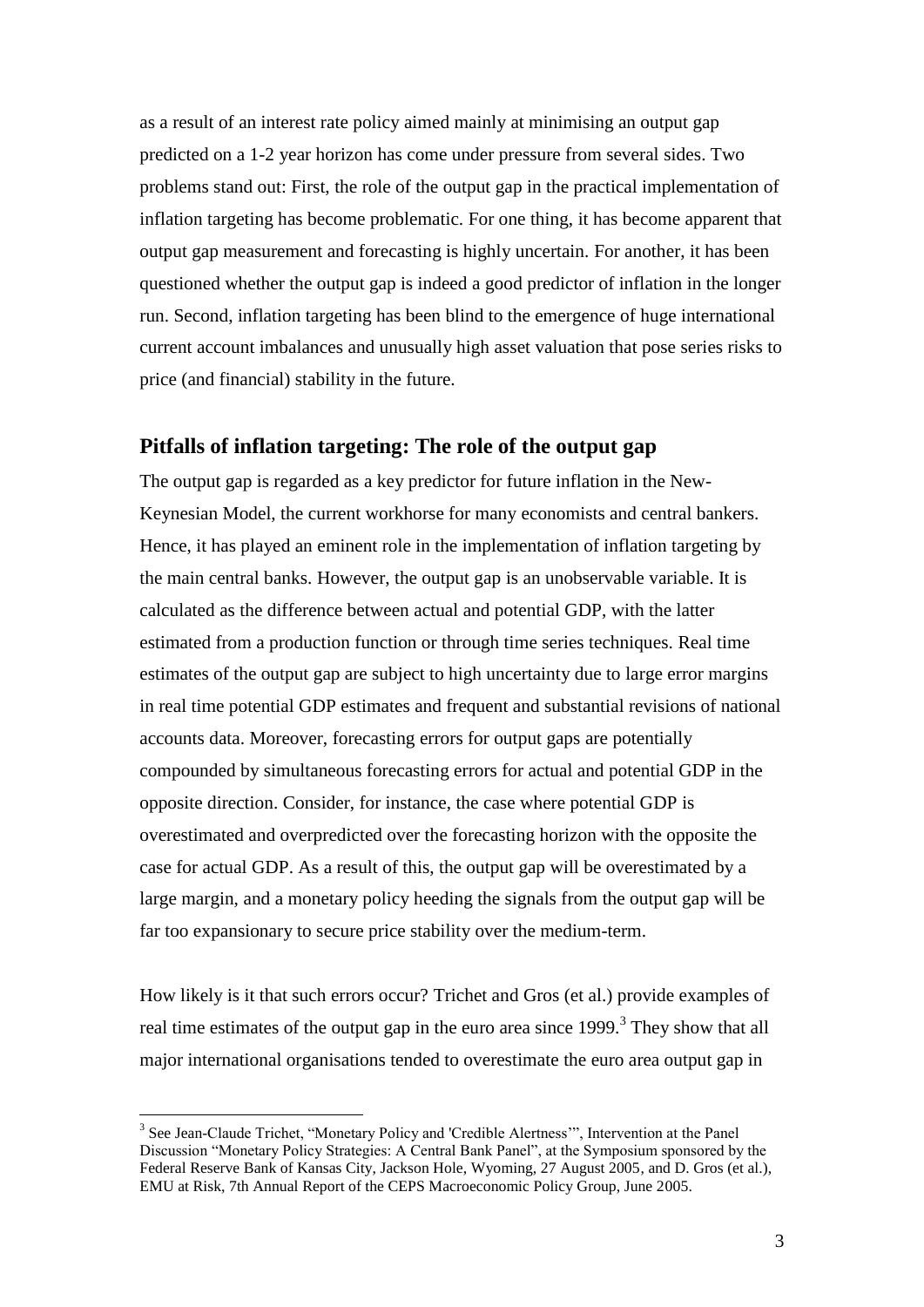the early years of EMU due to an over-estimation of potential growth. At the beginning of this decade, potential growth was seen to have accelerated on the back of faster technical progress. Hence, when actual growth reached 3.5% in 2000, GDP was seen to approach its potential from below, with the output gap gradually melting away. The unexpected downturn of 2001-2002 then was expected to give again rise to a considerable output gap.

In retrospect, estimates and expectations for potential growth of the euro area economy proved too optimistic. During the five-year period ending in 2004, euro area GDP growth averaged only 1.7%; during the corresponding ten-year period, growth averaged 2.0%. Hence, what initially and in real time appeared as a small positive output gap in the year 2000 turned into a significant negative output gap from a historical perspective. Reflecting the initial optimism about potential growth, monetary policy may have been too expansionary in 1999, and fiscal policy may have underestimated the size of structural deficits since the beginning of EMU. Against this background, it is not surprising that inflation has averaged 2.2% since the beginning of 2000--at least a ¼% above the ECB's target of less than but close to 2%--and an increasing number of countries is violating the deficit and debt limits of the Stability and Growth Pact.

A more theoretical objection against the output gap as the key predictor for inflation is related to the historical characteristics of the inflation process. For most countries and certainly for those of the euro area—inflation has been a non-stationary time series over the last 30-40 years. It was high in the 1970s, eased in the 1980s and fluctuated around low levels in the 1990s before edging up again in the more recent past. Against this, the output gap is a stationary series with a zero mean by design. Standard econometric theory would argue that a stationary (i.e., I(0)) variable cannot explain a non-stationary (e.g., I(1)) variable. Hence, while the output gap may be useful explaining changes in inflation, it seems to be an inappropriate predictor for the level of inflation. Indeed, recent research shows that when euro area inflation is decomposed into a high frequency and a low frequency component, the output gap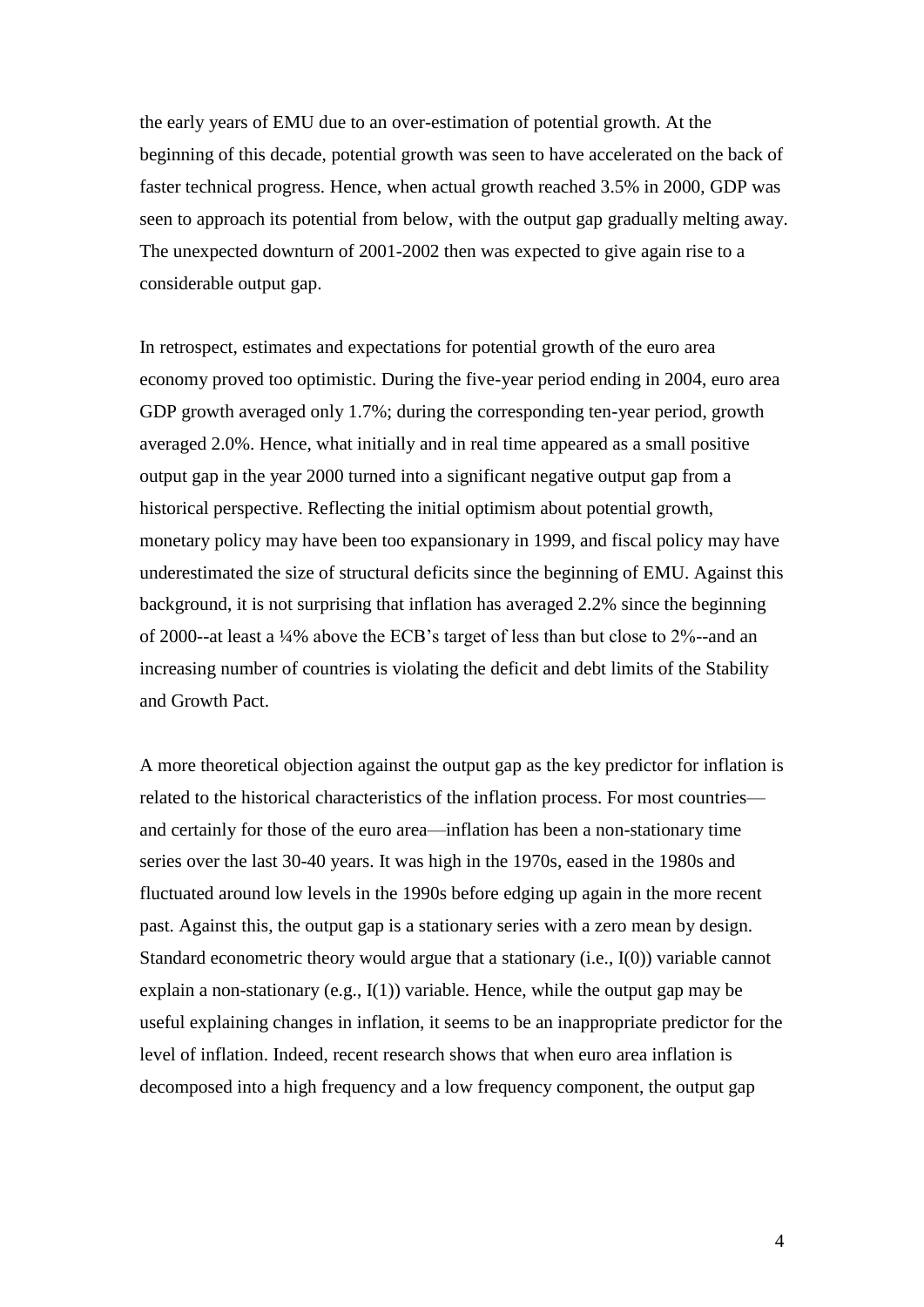explains well the former but not the latter time series components. For low frequency movements of inflation, money growth seems to be a better explanatory variable.<sup>4</sup>

#### **Pitfalls of inflation targeting: External imbalances and asset prices**

Problems associated with the focus on output gaps in the practice of inflation targeting could probably be remedied within the concept of inflation targeting by revising the inflation model employed for inflation forecasting. This would require the addition of other, possibly monetary variables to the inflation model and the extension of the forecasting horizon. Such a strategy would keep the main features of inflation targeting—a target and a forecast for consumer price inflation—and hence could perhaps be regarded as an enhanced version of the original strategy. Another, more fundamental problem, however, is the narrow focus on consumer price inflation as the target variable. As a consequence, inflation targeting has been blind to important developments affecting price and financial stability in the longer run, notably the emergence of very large external imbalances and high asset valuations (with a corresponding compression of risk premia) in recent years. In certain circumstances, narrow inflation targeting may lead to a monetary policy that condones the build-up of both a large current account deficit and asset price inflation.

Consider first the relationship between a monetary policy guided by inflation targeting and the economy's external equilibrium. Assume a country that can borrow easily on international capital markets and has a high degree of economic flexibility. In this country, price stability is ensured when the supply of non-tradable goods is sufficient to satisfy demand. Any excess demand for tradable goods can be satisfied through imports from abroad at stable prices. In these circumstances, domestic demand growth can exceed GDP growth without raising inflation (and inducing a more restrictive monetary policy stance) as long as resources can be shifted from the traded to the non-traded goods sector to meet the demand for non-traded goods. A central bank concerned with maintaining internal price stability in an inflation targeting framework will aim at keeping growth in demand for non-tradable goods in line with the increase in their supply and be unperturbed by excess demand for

<u>.</u>

<sup>&</sup>lt;sup>4</sup> See K. Assenmacher-Wesche and S. Gerlach, "Interpreting Euro Area Inflation at High and Low Frequency", paper presented at the Bundesbank-IIW workshop on "What central banks can learn from money and credit aggregates", Eltiville (Germany), October 27-28, 2005.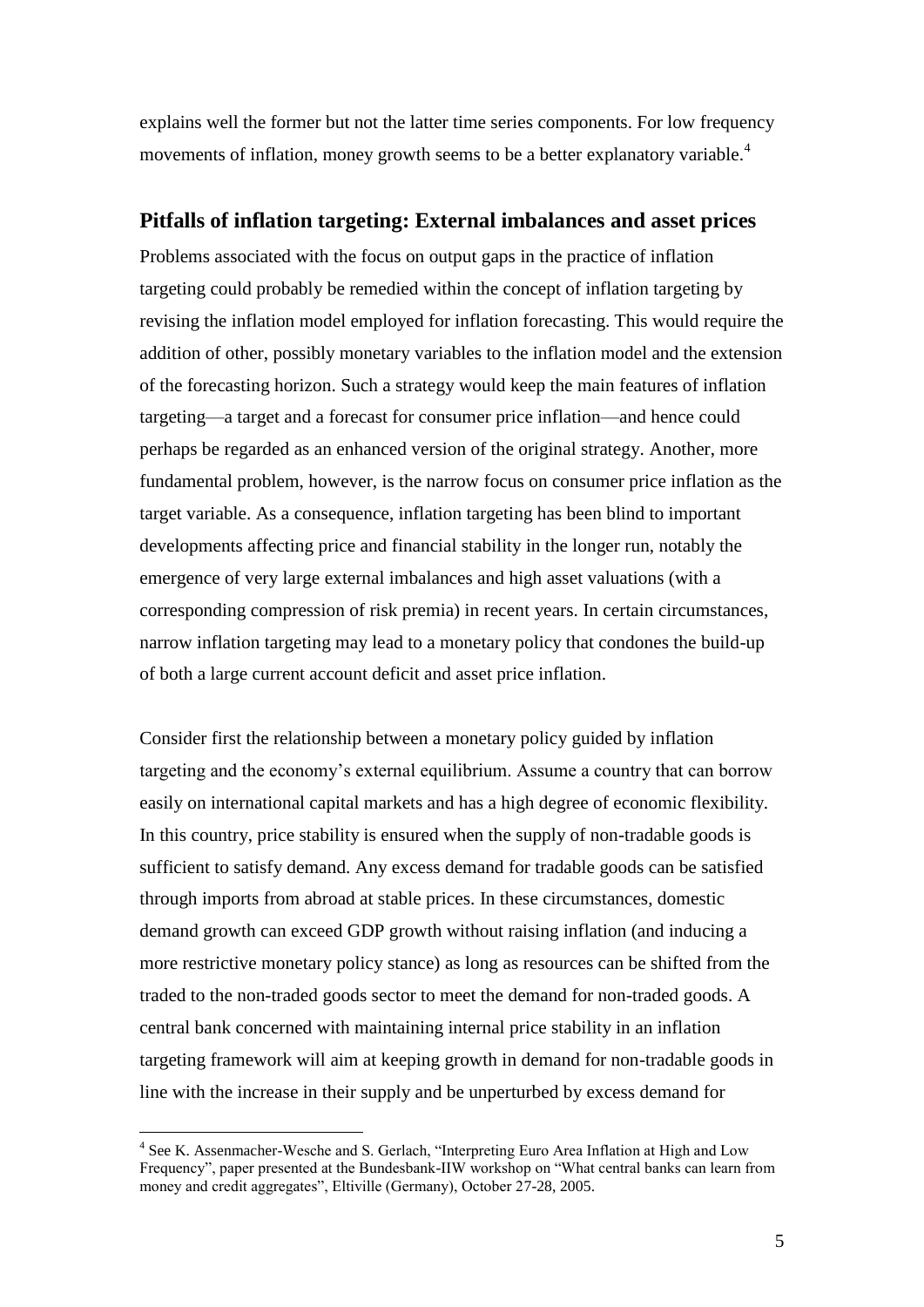tradable goods. The speed limit for growth then is the rate at which resources can be reallocated from the traded to the non-traded goods sector. Especially in a fairly flexible economy benefiting from rising productivity growth in the non-tradable goods sector, monetary policy would then be much too easy to ensure both internal and external equilibrium. In the long run, however, an unsustainable external balance will in the end also disturb internal equilibrium.<sup>5</sup>

US economic developments over the last 10 years illustrate the above described case.<sup>6</sup> In 1994-2004, US real GDP grew by 3.2% on trend and inflation averaged 2.5%. Real exports and imports grew at trend rates of 4.0% and 8.0%, respectively, with real net exports declining from -1.0% of GDP in 1994 to -5.6% of GDP in 2004. Rising capital inflows prevented a depreciation of the US dollar while an increase in the ratio of value-added generated in the non-traded to the traded goods sector from 3.2 in 1994 to 4.4 in 2003 helped to contain non-traded goods inflation (chart 1).<sup>7</sup>

Developments in the US have differed significantly from those of another country, Germany, which has tended to run current account surpluses over the years (chart 2). The latter country experienced a one-off jump in the relationship between value added created in the non-traded and traded goods sector at the time of German unification, largely driven by a rise of value added in the construction sector. Unlike the US, Germany did not experience an accelerated increase in non-traded to traded goods sector value-added in recent years. This is consistent with findings of lower productivity growth in the non-traded goods sector, especially in retailing, in Europe compared to the US. Some economists have argued that this has been due to a lower

1

 $<sup>5</sup>$  From this does not follow that central banks should target external balance. The point here is that</sup> under the described circumstances a too easy monetary policy may raise the current account deficit instead of inflation. Thus, a central bank looking only at the near-term future of consumer price inflation and ignoring the development of the external balance could accumulate inflation pressures, which could be released when the external deficit becomes unsustainable and the currency collapses. <sup>6</sup> Strictly speaking, the US Federal Reserve has not adopted inflation targeting as a monetary policy strategy. It has a dual mandate, ensuring price stability and full employment, and it does not publish inflation targets. In practice, however, the Fed's approach has had considerable similarities with that of inflation targeting central banks. The Fed has led financial markets and the general public to believe that they aim for low and stable consumer price inflation and are prepared to take measures whenever the changes in the economic outlook jeopardise this goal. Moreover, in their comments and research papers, Fed officials and staff have left no doubt about their reliance on the New Keynesian Model for economic analysis and their preference of the Phillips curve and (related) output gap measures as tools to explain and forecast inflation. They have explicitly rejected asset price valuations or external balance as relevant factors for the conduct of monetary policy.

 $^7$  For a discussion of inflation targeting and the external balance in the case of....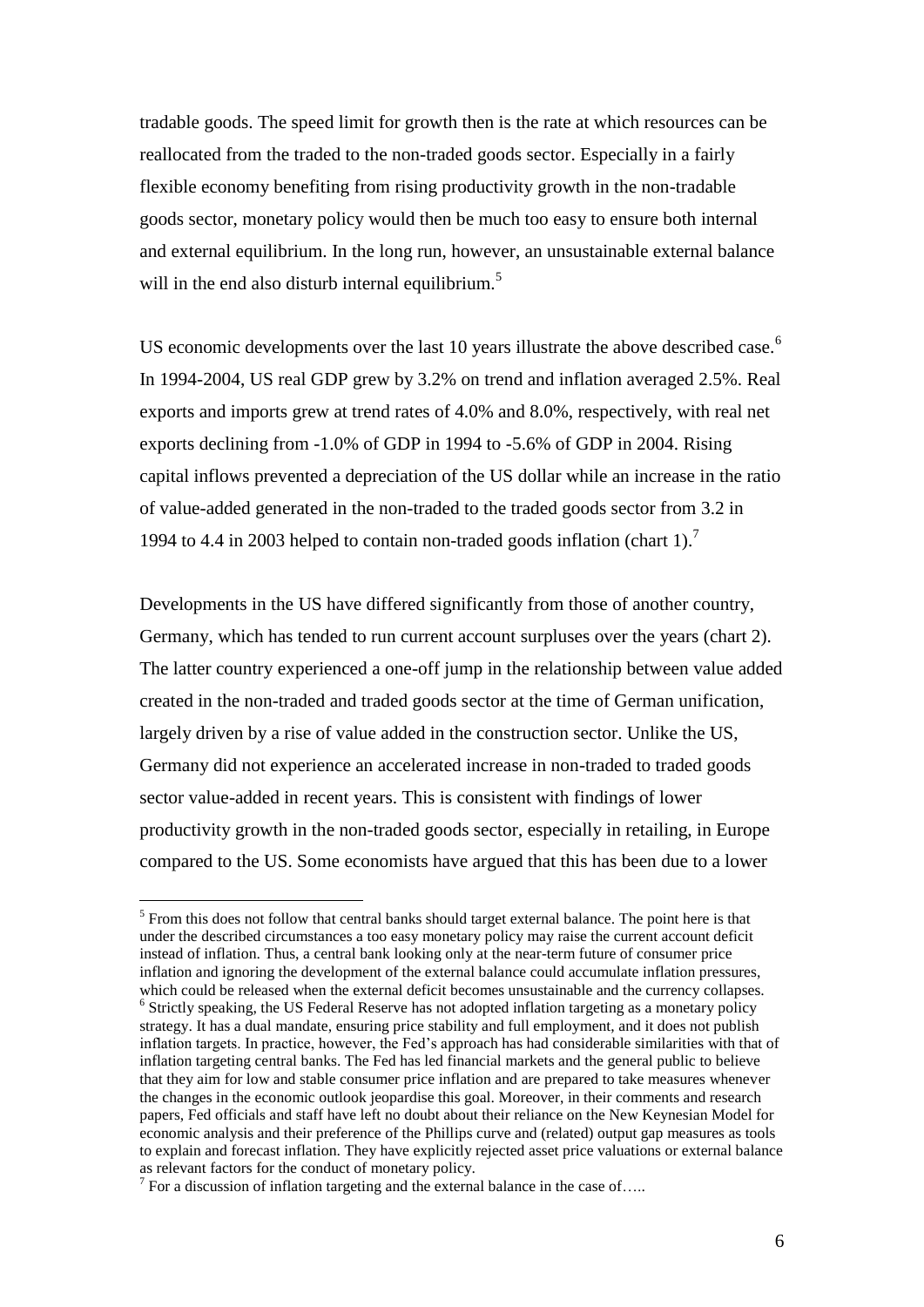increase in the use of information and communication technology in European retailing, probably caused by denser regulations reducing the intensity of competition.<sup>8</sup>



#### **2. US and German value added in nontraded versus traded goods sectors (current prices)**



Clearly, in a small economy, a rising external deficit would soon run into financing constraints, forcing the exchange rate down. A lower exchange rate would in the medium-term induce a reallocation of resources from the non-traded to the traded goods sector. In the short-term, however, it would probably trigger a rise in the price

<sup>1</sup> <sup>8</sup> See, for example, Olivier Blanchard, "The economic future of Europe", Journal of Economic Perspectives, February 2004.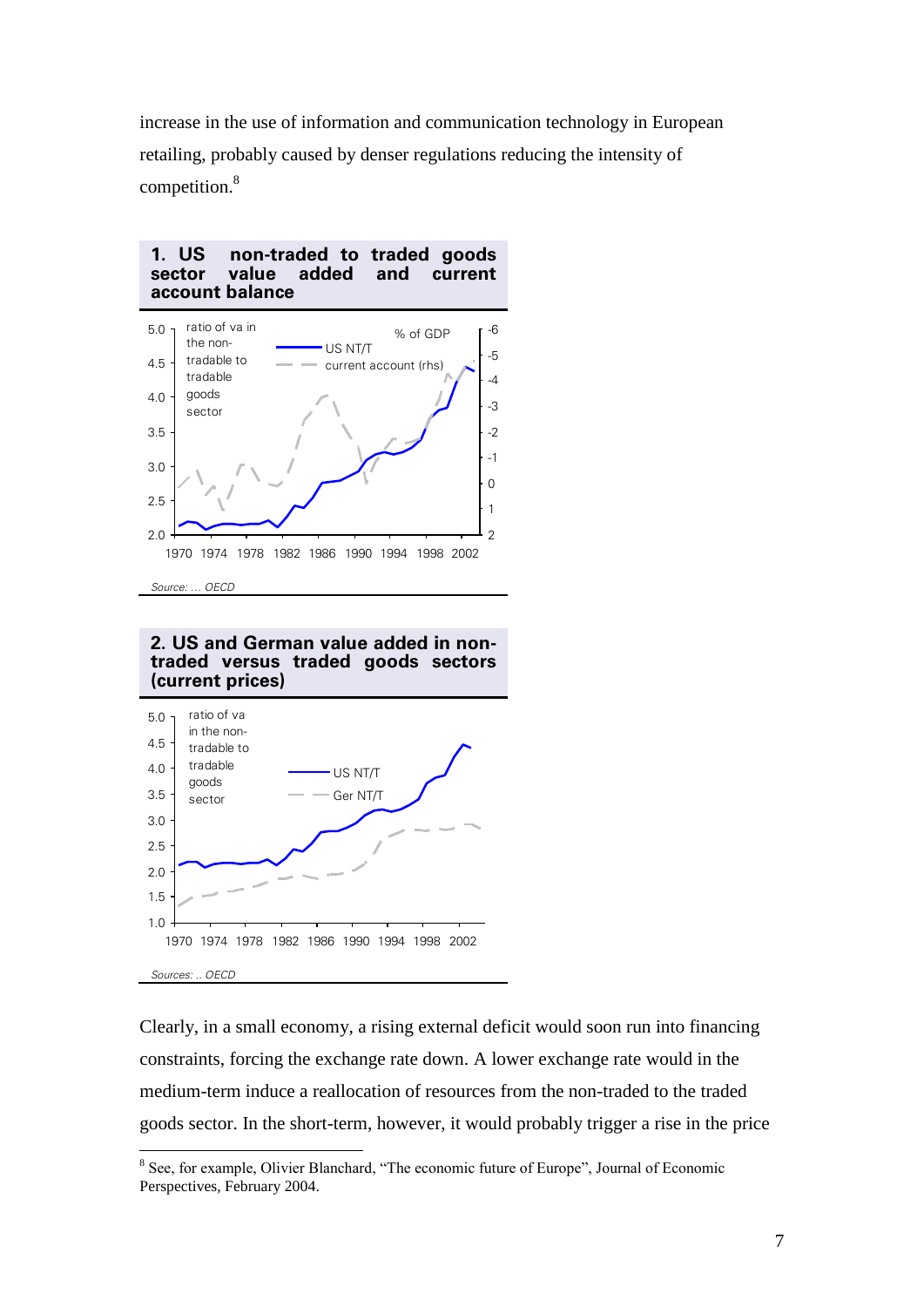level. To counter a sustained increase in inflation, the central bank would need to prevent an easing of monetary conditions by raising interest rates to offset the effects from exchange rate depreciation. In the event, internal and external equilibrium would be restored. Of course, even a large country like the US will at some point face an external financing constraint, when the appetite of foreign investors for US assets ends. Since investor attitudes often change abruptly and collectively, the external financing constraint may well kick-in abruptly and hard. In the event, the price for a long period of high growth liberally financed by foreign investors could be disruptive and painful adjustment.

Consider next the relationship between inflation targeting, financial markets, and asset prices. As long as the outlook for consumer prices is consistent with the target, a central bank operating under an inflation targeting regime has no reason to adjust its policy stance, even if that stance is inconsistent with financial market or asset market equilibrium. It is, however, possible that an eventually destabilising credit and asset price cycle emerges that fails to appear on the central bank's early warning radar screen. This could happen if, for instance, a low central bank rate would induce accelerating demand for credit for the purchase of assets, such as real estate, equities or bonds. Defenders of inflation targeting would argue that rising asset prices would eventually stimulate consumption which then would raise expected consumer price inflation. However, this link may operate with a too long lag, be weak, or entirely absent when only a narrow group within the total population drives the credit and asset price cycle. Thus, credit and asset prices could rise to unsustainable levels without palpably raising consumer price inflation.<sup>9</sup>

The example of Japan in the 1980s and 1990s illustrates the development and the damage of a credit and asset price cycle left to its own. When the central bank's lending rate is fixed at a too low level, credit growth may accelerate without

1

<sup>&</sup>lt;sup>9</sup> The Fed's behaviour along these lines has created the notion of the "Greenspan put" in financial markets. With rising asset prices only slowly raising consumption, investment, and eventually inflationary pressures, the central bank is seen to remain agnostic when asset prices boom. However, with a plunge in asset prices possibly pushing down consumer and investor confidence sharply, the central bank cuts rates aggressively. The asymmetric reaction of the central bank to likely asymmetric consequences of asset price changes for inflation prospects (the "Greenspan put") runs the risk of creating moral hazard in financial markets, which shows up in the form of artificially compressed risk premia.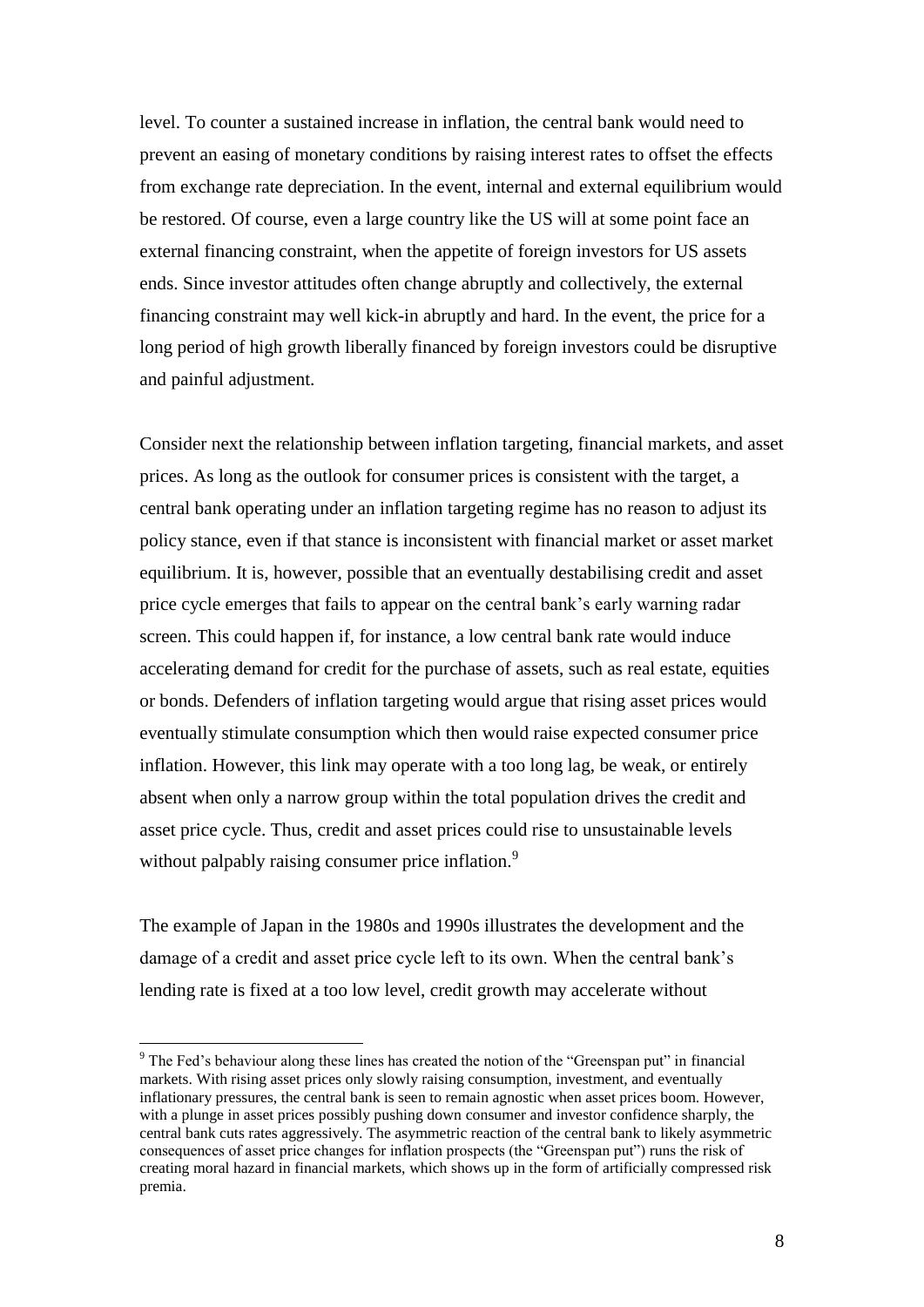constraint and feed into asset price growth. Consumer price inflation may well remain unaffected by this. The degree of leverage of investors may be strongly reinforced by the use of derivatives in financial markets. The process carries on until leverage and asset valuation have become so over-extended that even a small exogenous shock or endogenous forces cause an implosion. Declining asset prices then enforce deleveraging through a rise in savings and defaults of leveraged borrowers, possibly until a "negative asset price bubble" (Robert Shiller) has emerged. A monetary policy approach restricted to "cleaning-up" after an asset price downturn may help to stabilise the economy when just one asset class is affected (as in the 2000-02 stock market downturn), but it is likely to be ineffective when the asset price down-turn is broad-based (as was the case in Japan in the early 1990s).



#### **3. Equity boom-bust and moderate inflation in Japan**

In certain circumstances, a too easy monetary policy may induce both a trend increase in the current account deficit and in asset price inflation without an accompanying alarming increase in consumer price inflation. Consider the case when in an economy with a soft external financing constraint monetary policy turns expansionary and stimulates demand growth. Higher demand will elicit a volume response where supply elasticities are high, and a price response where supply elasticities are low. Now assume that the supply curve for traded goods is horizontal owing to highly elastic supply from abroad. Assume further that the supply elasticity of non-traded goods is pretty high owing to the ability to reallocate resources from the traded to the nontraded goods sector. In this case, an expansionary monetary policy will boost the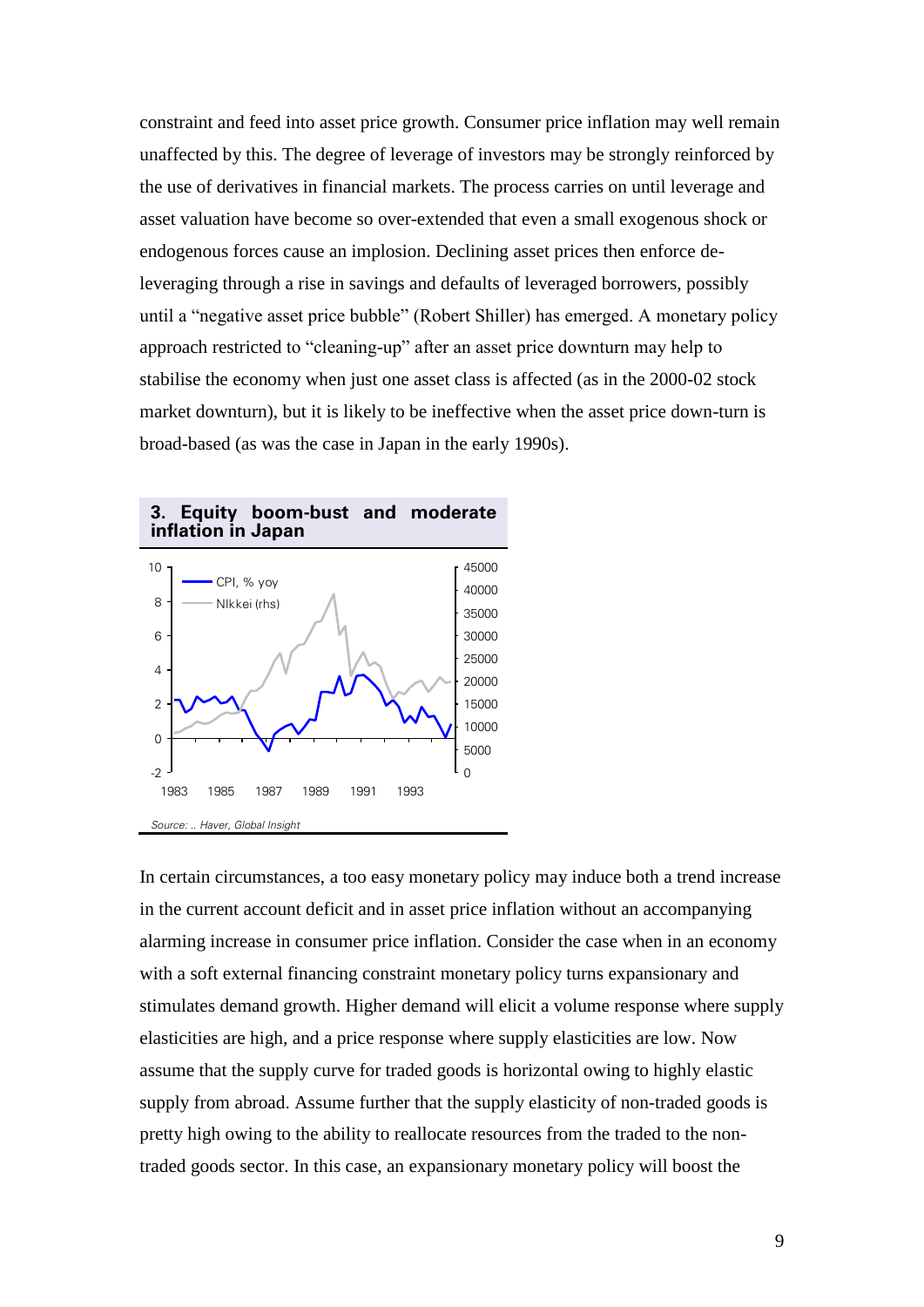foreign supply of tradable goods (and thus imports into the home country) without causing price pressures there, and it will cause only modest price pressures for nontraded goods. However, supply elasticities for non-renewable resources and investment-grade assets are probably pretty low. Hence, price increases for these items are likely to be substantial. A monetary policy focussing on the weighted average of price changes for traded and non-traded goods (i.e., "core" inflation) may see few signs of inflation and hence regard its stance as appropriate. In reality, however, inflationary pressures are crystallising in a rising current account deficit and soaring asset prices. These pressures could come into the open if the external financing constraint eventually kicked in and the currency tumbled, or they could be extinguished before breaking out if asset prices collapsed. In both cases, the economy may fall into recession, either as the result of a monetary tightening to combat inflation or as a consequence of asset price deflation.

Defenders of inflation targeting have argued that the above discussed pitfalls of this strategy could be easily solved within the existing framework by extending the forecasting horizon for inflation. Notably, repercussions from asset price changes on the outlook for price stability could be captured by forecasting inflation on a 3-4 year horizon instead of the more customary 1-2 year horizon. This would give asset price movements sufficient time to exert their influence on the real economy, the output gap, and hence consumer price inflation. The weaknesses of this defence are obvious: First, margins of forecast errors tend to grow exponentially with the forecast horizon. With error margins for 1-2 year forecasts already substantial, forecasts on a 3-4 year horizon come with error margins so large that they are almost useless as a basis for policy decisions. Second, it is completely unclear how long the forecasting horizon ought to be to capture the effects of an asset price cycle on price stability. Are 3-4 years enough, or should be 5 or even 10 years? Third, if the response of consumer price inflation to changes in asset prices is asymmetric (with only slowly rising upward pressure on inflation when asset prices rise but fast and sharp downward pressure when asset prices fall), monetary policy will react asymmetrically to asset prices. This may give rise to the notion that monetary policy is writing a put at no cost to investors with the consequence of creating moral hazard and distortions of risk premia in financial markets.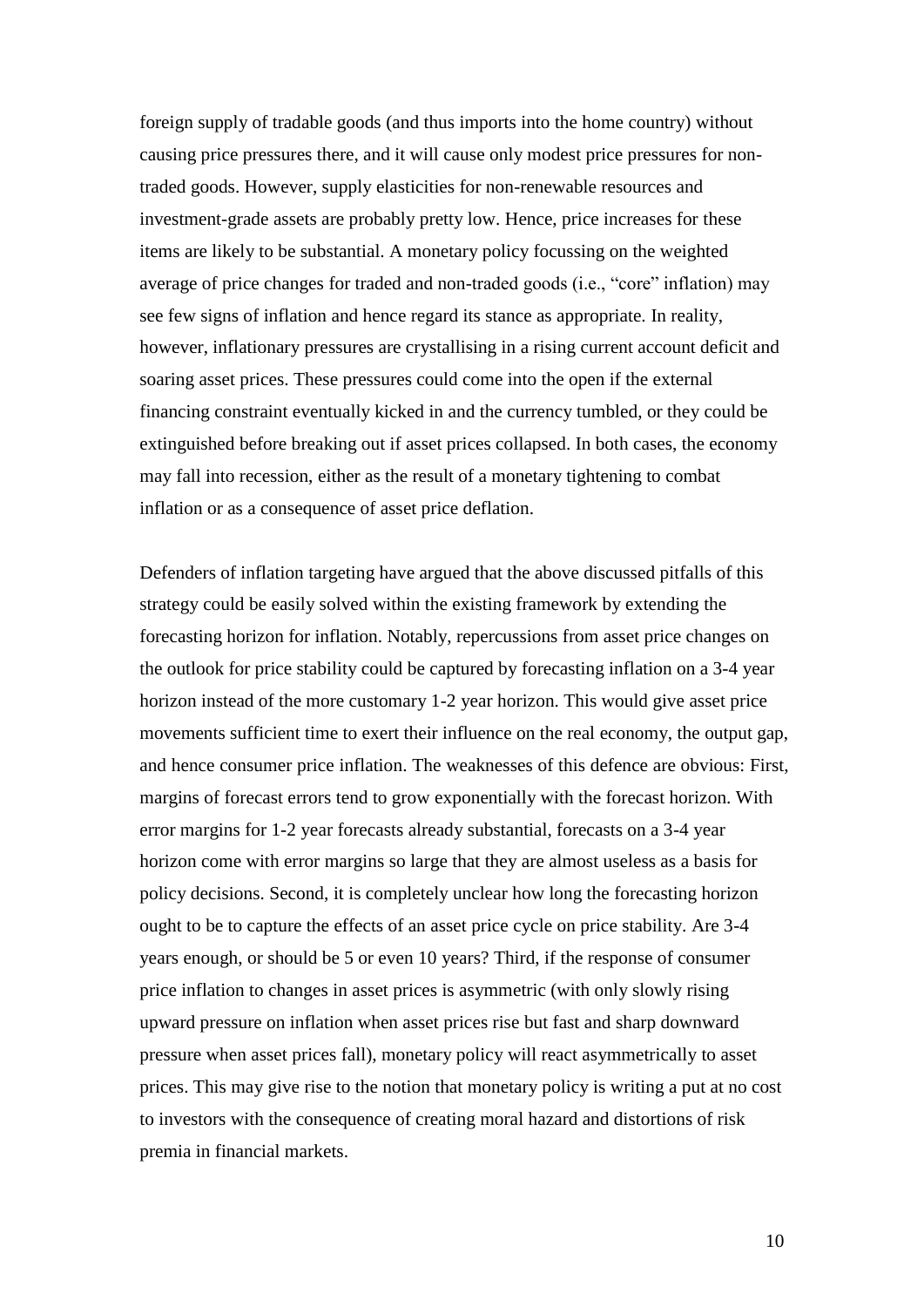### **Competing paradigms and the ECB Council**

Many observers have interpreted the ECB's two-pillar monetary strategy—where the "economic pillar" resembles an inflation-targeting and the "monetary pillar" a monetary targeting approach—as a bridge between the monetary targeting strategy of the old Bundesbank (the "degenerating research programme") and the more up-todate inflation targeting approach (the "progressive research programme"). Hence, many financial market participants and commentators have expected the monetary pillar in the ECB's strategy to fade away in line with the shrinking influence of old Bundesbank disciples on the conduct of European monetary policy.

Contrary to these expectations, however, the rising recognition of the pitfalls of monetary targeting in recent years has given the monetary analysis a new life-line. Research conducted mainly at the ECB and the BIS has related the analysis of monetary developments to that of asset and financial market developments.<sup>10</sup> Credit developments appear to supplement value estimates especially in the housing market to detect emerging asset price bubbles while liquidity measures may help to put equity market developments into a better perspective (see chart 4). Moreover, broad money growth may give useful signals for longer run inflation developments (chart 5). Thus, the monetary pillar of the ECB was in effect re-invented as a tool to overcome some obvious short-comings of the simple inflation targeting approach, namely its narrow focus on the real economy and its blindness towards external, asset market and financial market equilibrium. Hence, the ECB's monetary analysis could be characterised as the beginning of a "progressive research programme" (in Lakatos' terms) that is challenging the "degenerating programme" of inflation targeting.<sup>11</sup>

<u>.</u>

 $10$  For a survey see O. Issing, "The monetary pillar of the ECB", Speech at the conference "The ECB" and Its Watchers VII", Frankfurt, 3 June 2005; and for recent research see the papers presented at the Bundesban-IIW workshop on "What central banks can learn from money and credit aggregates" (http://www.bundesbank.de/vfz/vfz\_konferenzen\_archiv.php).

 $\overline{11}$  To borrow from the field of automotive engineering, the likely successful future engine for monetary policy could be the hybrid motor, where the petrol engine ("economic analysis") is combined with the electric motor ("monetary analysis") to improve efficiency and effectiveness. Unfortunately, however, research into such a hybrid monetary policy approach appears way behind that into the hybrid car motor.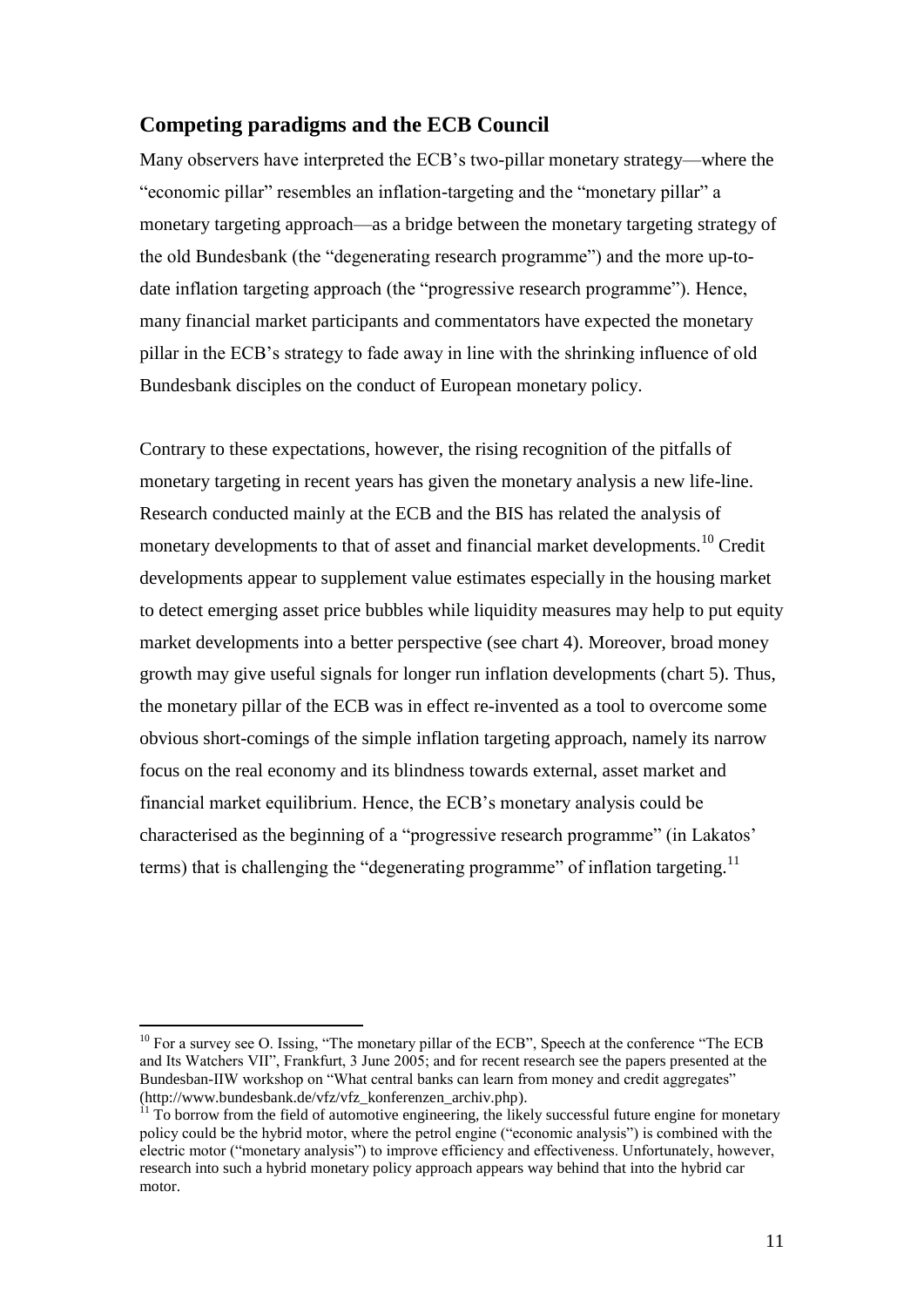**4. Money and equity prices in Euroland**



**5. Money and inflation in Euroland**



However, the ECB's Governing Council itself still seems to have difficulties in recognising the two pillar strategy as a "progressive research programme". Thus, inconsistencies in the "consensus view" of the Council as given by the ECB President in his monthly press conferences through most of 2005 suggest that the Council was torn between the old and potentially new paradigm. For more than a year, the Council identified rising "upside risks to price stability" from money and credit developments, and at the same time (with only a couple of interruptions) found the level of interest rates "appropriate". The ECB President attempted to resolve the obvious inconsistency in this message by characterising the mood of the Council as "vigilant" in different degrees of strength. But if there had been persistent one-sided risks, the Council ought to have addressed them; if rates had indeed been appropriate, risks ought to have been symmetrical; and that all Council members should have been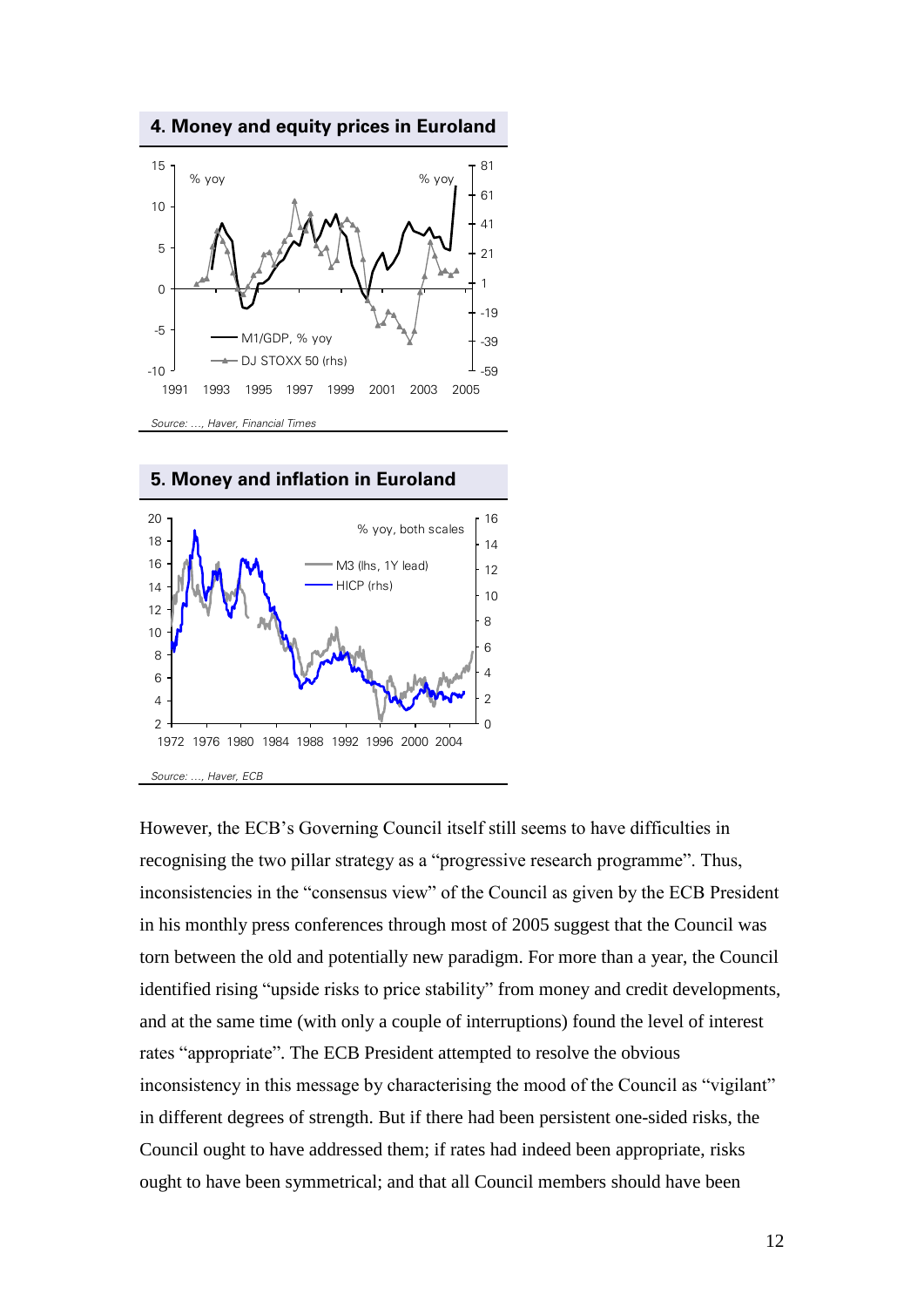"vigilant" in the appropriate way should be self-evident. The described "consensus view" seemed too muddled to be true, and the ECB President's reports on the Council meeting probably simply papered over (open or hidden) divisions in the Council. The outside observer could hardly avoid getting the impression that the Council was paralysed and monetary policy hence too passive in the face of shifting risks. Only after the economic and near-term inflation outlook also supported a rate increase could consensus be reached in the Council for a move in December 2005. With so limited confidence shown by the Council in its own monetary analysis, it is not surprising that few outside observers regard this as a promising tool to widen the scope beyond the narrower concept of inflation targeting and thus to reduce policy errors.

How could these divisions be resolved? A new monetary policy paradigm would be capable of reconciling the different signals coming from the economic and monetary pillars of the ECB's strategy into a consistent interest rate and communication policy. Although such a reconciliation is built-into the strategy in principle (see below), it seems that the Council has not reached a stage where this is possible in practice. Under these circumstances, different signals from the two pillars lead to paralysis, and action is only possible when the signals happen to point in the same direction. Clearly, if the critique of inflation targeting is right, such an approach would be suboptimal. The economic (inflation targeting) analysis could give the wrong signal that rates are "appropriate" when in reality they are not. A correct monetary policy would depend on a lucky coincidence of signals from the two pillars.

## **Where do we go from here?**

A two-pronged strategy appears to be sensible in these circumstances. For the intermediate future, good judgement would seem to be required to relate the signals coming from the ECB's economic and monetary analyses to each other. In principle, the two pillar strategy, with a cross-check of the separate signals from each pillar at the end, provides a useful framework for the exercise of good judgement. In practice, however, good judgement can only be exercised if interpretation of the signals is not complicated by quarrels over the appropriate monetary policy paradigm. Clearly, Council members with strong priors against the monetary analysis (on the grounds